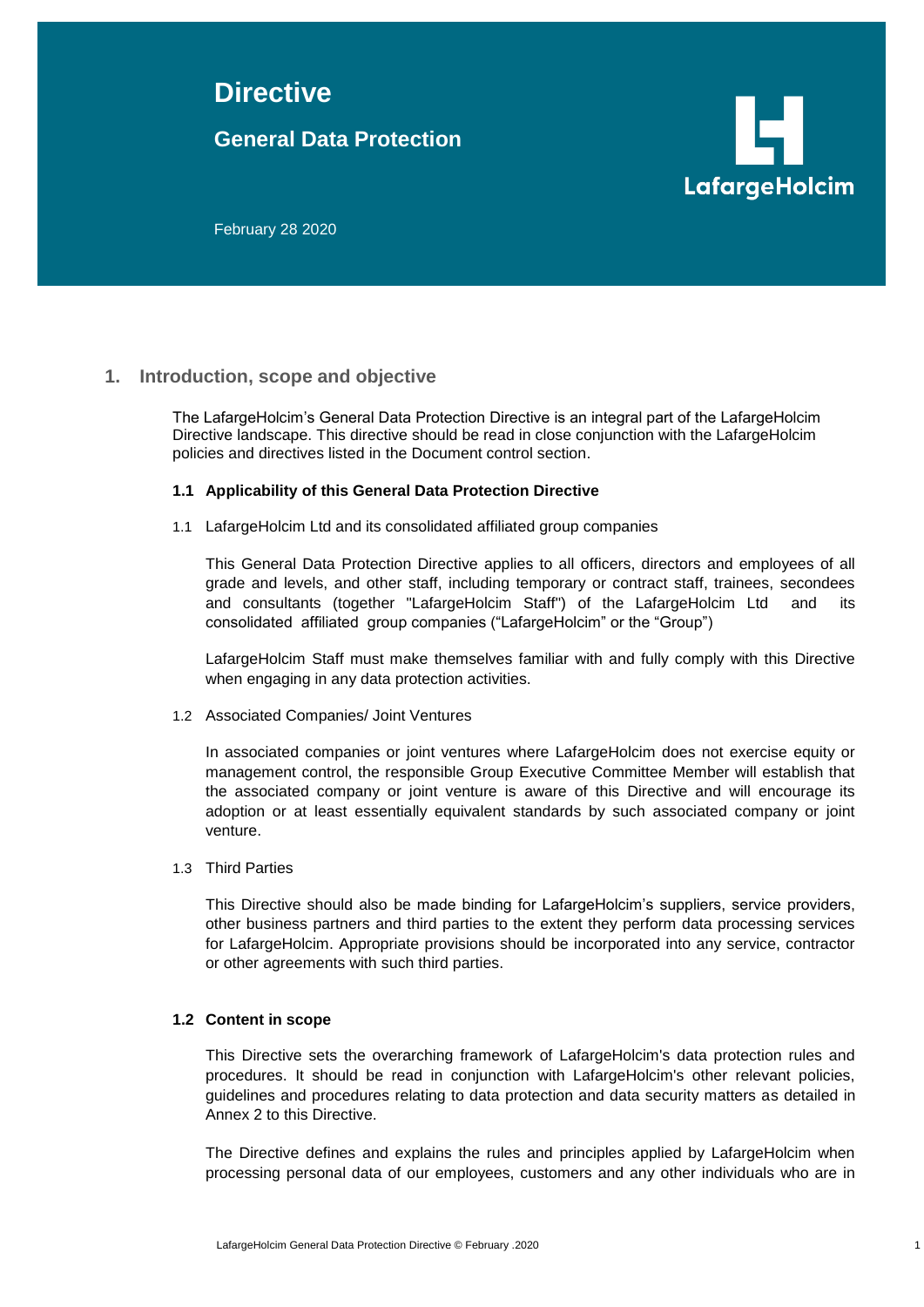contact with us. It describes how we collect and process personal data and which procedures we have in place to protect and safeguard such personal data.

If you have any questions in respect of this Directive, please contact any member of the Data Protection Team as specified below.

#### **2. Directive Principles**

#### **2.1. Fair processing principles**

Personal data shall always be

- a) processed lawfully, fairly and in a transparent manner in relation to the data subject (lawfulness, fairness and transparency);
- b) collected for specified, explicit and legitimate purposes and not further processed in a manner that is incompatible with those purposes (purpose limitation);
- c) adequate, relevant and limited to what is necessary in relation to the purposes for which they are processed (data minimisation);
- d) accurate and, where necessary, kept up to date; inaccurate data, having regard to the purposes for which they are processed, should be erased or rectified without delay (accuracy);
- e) stored only as long as necessary for the purposes for which they are processed or otherwise permitted or required by applicable law (storage limitation); and
- f) protected against unauthorised or unlawful processing and against accidental loss, destruction or damage, using appropriate technical or organisational measures (integrity and confidentiality).

## **2.2. Legal grounds**

Personal data must be processed on the basis of valid legal grounds. Valid legal grounds are given if and to the extent any of the following conditions applies:

- a) The consent of the data subject has been obtained.
- b) Processing is necessary for LafargeHolcim to comply with a legal obligation.
- c) Processing is necessary for LafargeHolcim to perform a task carried out in the public interest or in exercise of official authority vested in us.
- d) Processing is necessary for LafargeHolcim to perform or enter into a contract with the data subject.
- e) Processing is necessary for LafargeHolcim to protect the vital interests of a data subject or another person.
- f) Processing is necessary for the purposes of legitimate interests pursued by LafargeHolcim or a third party unless there are overriding interests, rights or freedoms of the data subject.

## **2.3. Accountability**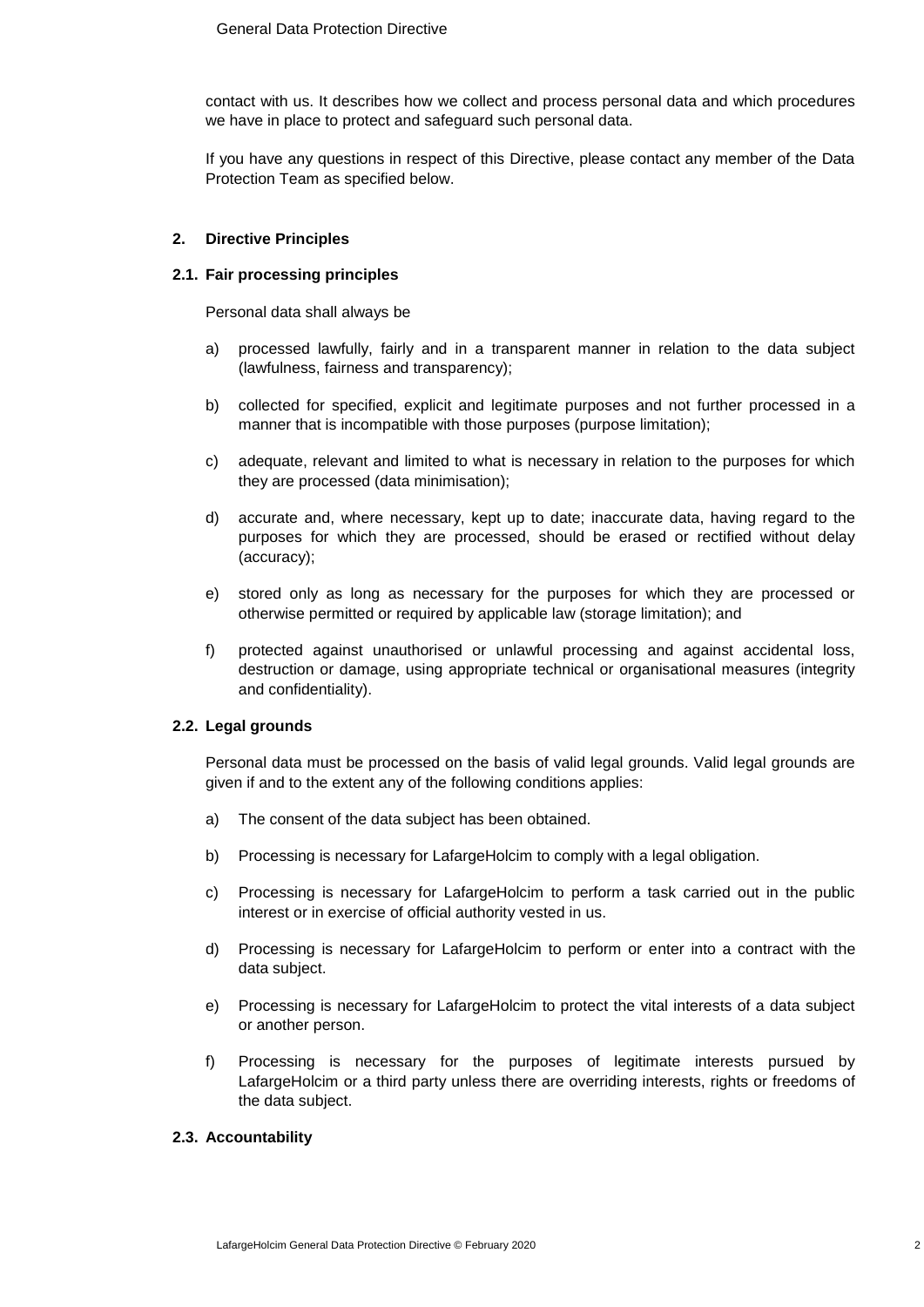LafargeHolcim has established appropriate rules and procedures to demonstrate compliance of its data processing activities with applicable law and this Directive, in particular with the principles of fair data processing. This includes in particular documenting processing activities in the Records of Processing Activities and conducting data privacy assessments where required (please refer to Section [10\)](#page-6-0).

Where no such specific rules apply, LafargeHolcim Staff must create and maintain appropriate documentation demonstrating such compliance of their specific data processing activities. This must include at least any information required to demonstrate

- (a) the legal grounds and the purposes of processing and
- (b) compliance with the fair processing principles set out above in this Section.

LafargeHolcim Staff must notify the local data protection responsible of any personal data processing activities and confirm adequateness of their documentation.

### **3. User Roles and Access Right Concept**

Access to any personal data processed by LafargeHolcim must be strictly limited on a need-toknow basis. Responsible LafargeHolcim Staff must define a user role for each function or group of functions which has a need to access the data. LafargeHolcim Staff who do not belong to a user role may not get access to the personal data. The scope of access must be differentiated and limited for each user role to the minimum scope of data required for the purposes for which the data are processed and the tasks and responsibilities of the relevant user role. The access right concept detailing the access rights for each user role must be transparently documented in written form and must be easily available for review and inspection. Access right concepts should be approved by the local data protection responsible.

## **4. Sensitive Data and Children's Data**

## **4.1. Processing conditions**

Notwithstanding Section 2.2 above, valid legal grounds for processing of personal data of children under the age of 16 (or other age limit defined under applicable law) or Sensitive Data (as defined below) are given only if and to the extent any of the processing conditions under applicable law applies, in particular if

- a) The data subject has given its explicit consent, unless we are prohibited by the applicable law to rely on such consent.
- b) The relevant personal data have been manifestly made public by the data subject.
- c) The Processing is necessary for LafargeHolcim to carry out obligations under employment, social security or social protection law, or a collective agreement.
- d) The Processing is necessary for LafargeHolcim to establish, exercise or defend against legal claims or where courts are acting in their judicial capacity.

LafargeHolcim Staff must contact the Data Protection Team and obtain approval prior to commencing any processing of Children's' Data or Sensitive Data. Any such processing activities must be documented in the Record of Processing Activities.

#### **4.2. Definition**

"Sensitive Data" for purposes of this Directive are personal data concerning racial or ethnic origin, political opinions, religious or philosophical beliefs, trade union membership, sex life or sexual orientations, criminal record, health data, genetic data and biometric data.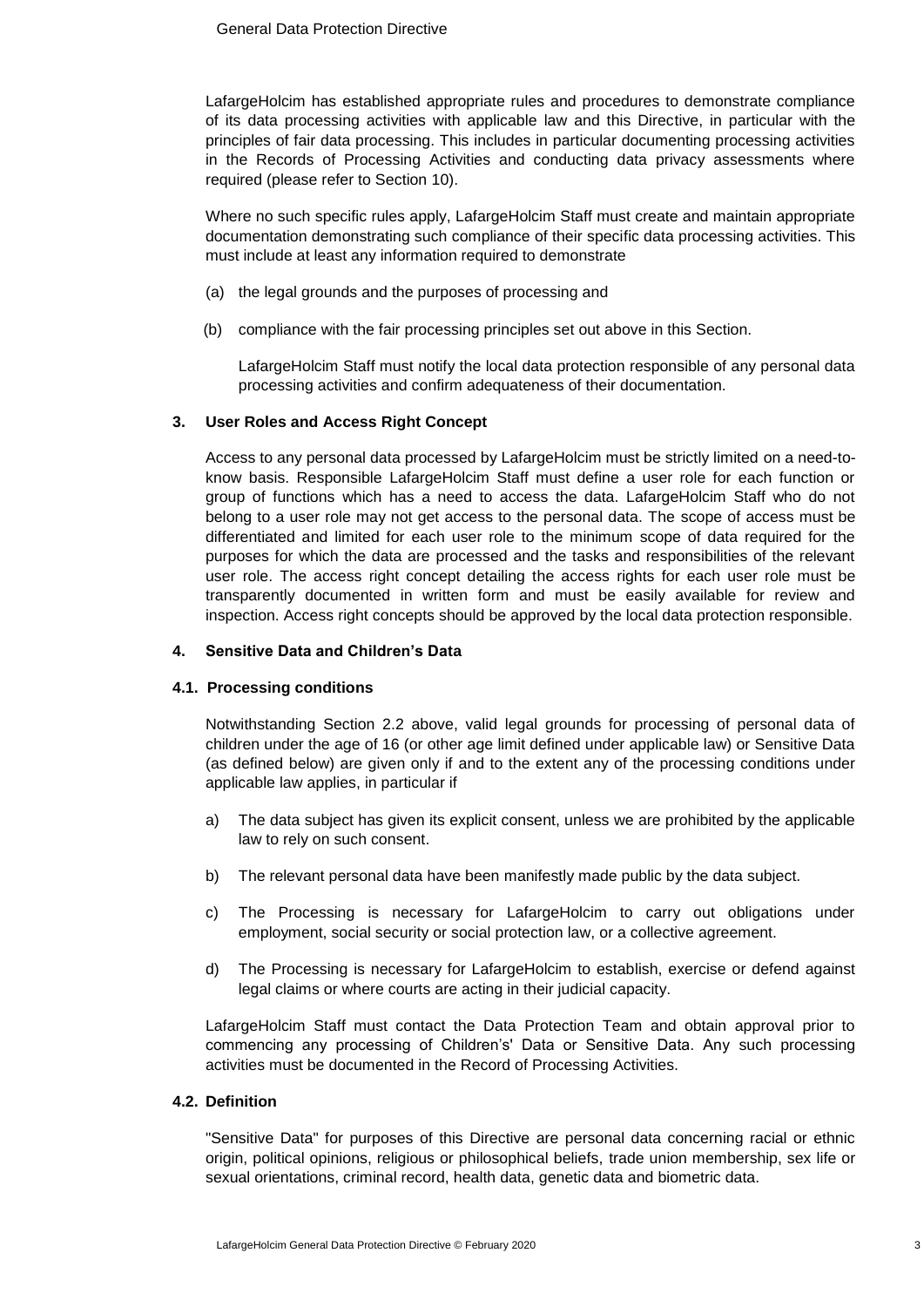## **5. Automated Decision Making / Profiling**

#### **5.1. Our legal obligations**

LafargeHolcim must protect the rights of individuals in relation to any automated decision making, including profiling. This applies to the following situations:

- a) LafargeHolcim takes decisions which produce legal effects or similarly significantly affect individuals are taken based solely on automated processing, i.e. without any human intervention (automated decision making) or
- b) LafargeHolcim uses personal data to evaluate, analyse or predict certain aspects concerning an individual's performance at work, economic situation, health, personal preferences, interests, reliability, behaviour or location and movement by automated processing.

Automated decisions are only admissible if they are:

- a) necessary to enter into, or to perform, a contract with the individual,
- b) authorised by the applicable law; or
- c) based on the individual's explicit consent.

#### **5.2. How we comply**

Before any personal data are processed in any of the above situations, LafargeHolcim must take suitable safeguards to protect the rights of individuals concerned. LafargeHolcim Staff must notify the Data Protection Team of any business activities which may involve automated decision making or profiling.

The Data Protection Team approves the processing activity only if the following processes are implemented and documented:

- a) Individuals are specifically informed about the automated decision making and the logic behind it.
- b) Individuals have the right to obtain human intervention, express their point of view and request that the decision taken is explained to them.
- c) Individuals have the right to challenge the decision.

#### **6. Information of Data Subjects**

#### **6.1. Our legal obligations**

Where personal data relating to an individual data subject are collected from the data subject or a third party, LafargeHolcim must provide the data subject with certain information as defined by applicable law in a concise, transparent, intelligible and easily accessible form, using clear and plain language, in particular for information addressed specifically to a child.

A data subject means an identified or identifiable natural person whose personal data is subject to processing.

#### **6.2. How we comply**

LafargeHolcim has established procedures to ensure that all individuals concerned are informed timely, comprehensively and transparently in accordance with applicable law. Information is provided to data subjects through LafargeHolcim's general Data Privacy Notice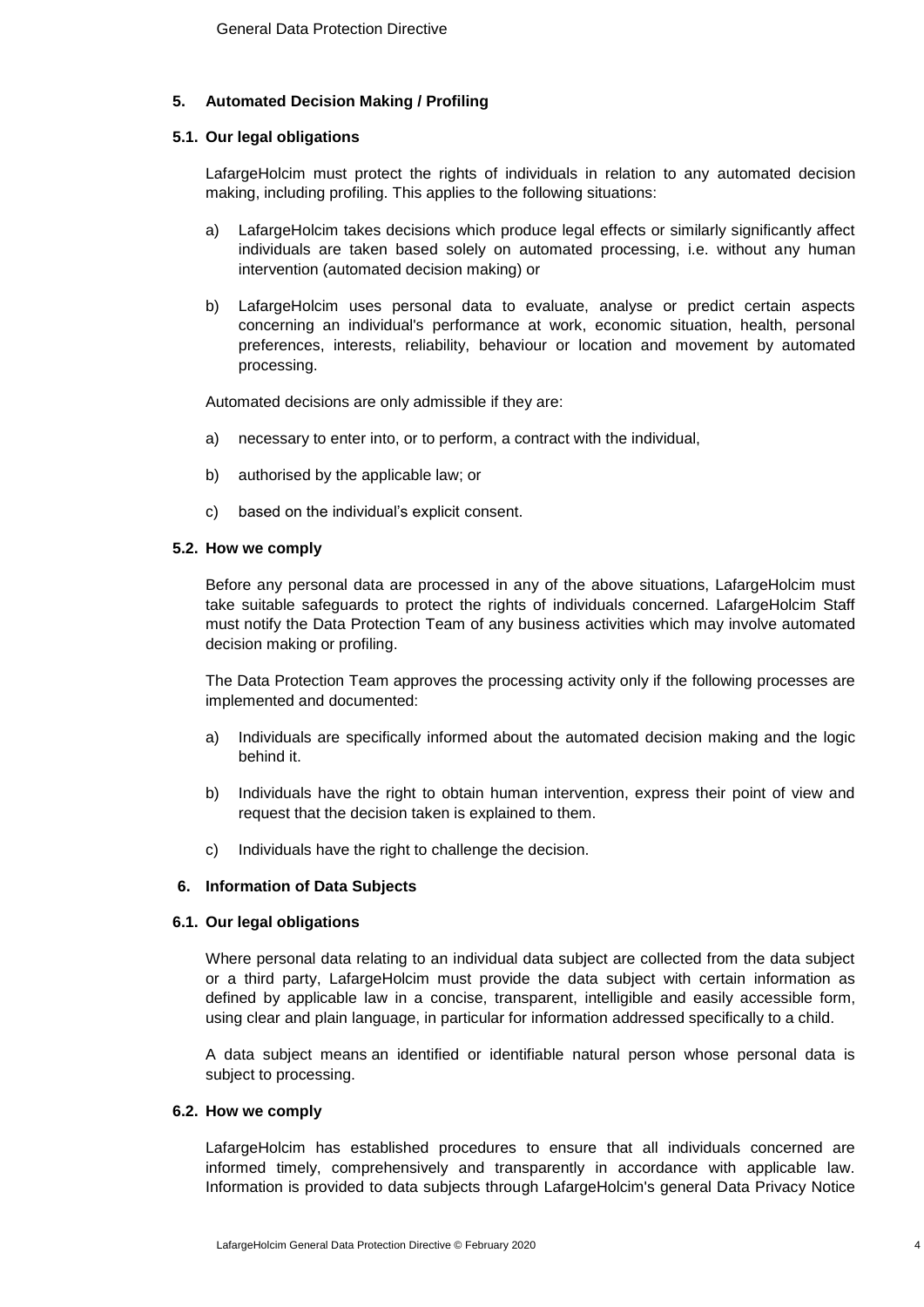a template of which is available on the LafargeHolcim Data Privacy intranet webpage [\(LafargeHolcim Data Privacy Webpage\)](https://connect.lafargeholcim.com/legal-compliance/policies) and through additional information given in specific circumstances as required and appropriate.

The details and procedures are set out in the relevant LafargeHolcim guidelines which must be observed by all LafargeHolcim Staff. Any information to data subjects must be approved by the Data Protection Team. LafargeHolcim Staff must promptly notify the Data Protection Team if they are in doubt whether individuals concerned are properly informed about any of their data processing activities.

## **7. Data Subject Rights**

### **7.1. Our legal obligations**

Under certain circumstances and subject to certain exemptions, individuals whose personal data are being processed by LafargeHolcim (e.g. employees, customers or other business partners) may have the following rights in relation to their personal data under applicable law:

- d) Rectification of inaccurate or incomplete personal data.
- e) Restriction (pausing or stopping) processing of their personal data.
- f) Erasure (deletion) of their personal data.
- g) Objection against the processing of their personal data.
- h) Data Portability: Request that their personal data are delivered in a structured, commonly used and machine readable format either to themselves or directly to a third party if technically feasible.

## **7.2. How we comply**

LafargeHolcim has established procedures to ensure that LafargeHolcim complies with data subject rights and timely, comprehensively and transparently responds to any data subject requests.

The details and procedures are set out in the relevant LafargeHolcim guidelines which must be observed by all LafargeHolcim Staff. The Data Protection Team is responsible for dealing with and responding to any data subject requests. LafargeHolcim Staff must promptly notify the Data Protection Team of any data subject requests and cooperate with the Data Protection Team in accordance with the relevant guidelines. Data protection requests are properly documented and recorded by the Data Protection Team.

#### **7.3. Dealing with data subjects and other data protection matters**

The Data Protection Team is exclusively responsible for any data subject requests, complaints, claims, questions, requests and any other communication or dealings with data subjects or other third parties (e.g. the media) in relation to data protection matters.

Any such matters must be immediately reported to the Data Protection Team.

#### **8. Direct Marketing**

- **8.1.** Express consent must be obtained from the individuals concerned prior to sending any marketing communication to an individual (including contact persons working for a customer organization), unless
	- a) we have obtained such individual's contact details during a previous order and the marketing relates to similar products and services as previously ordered and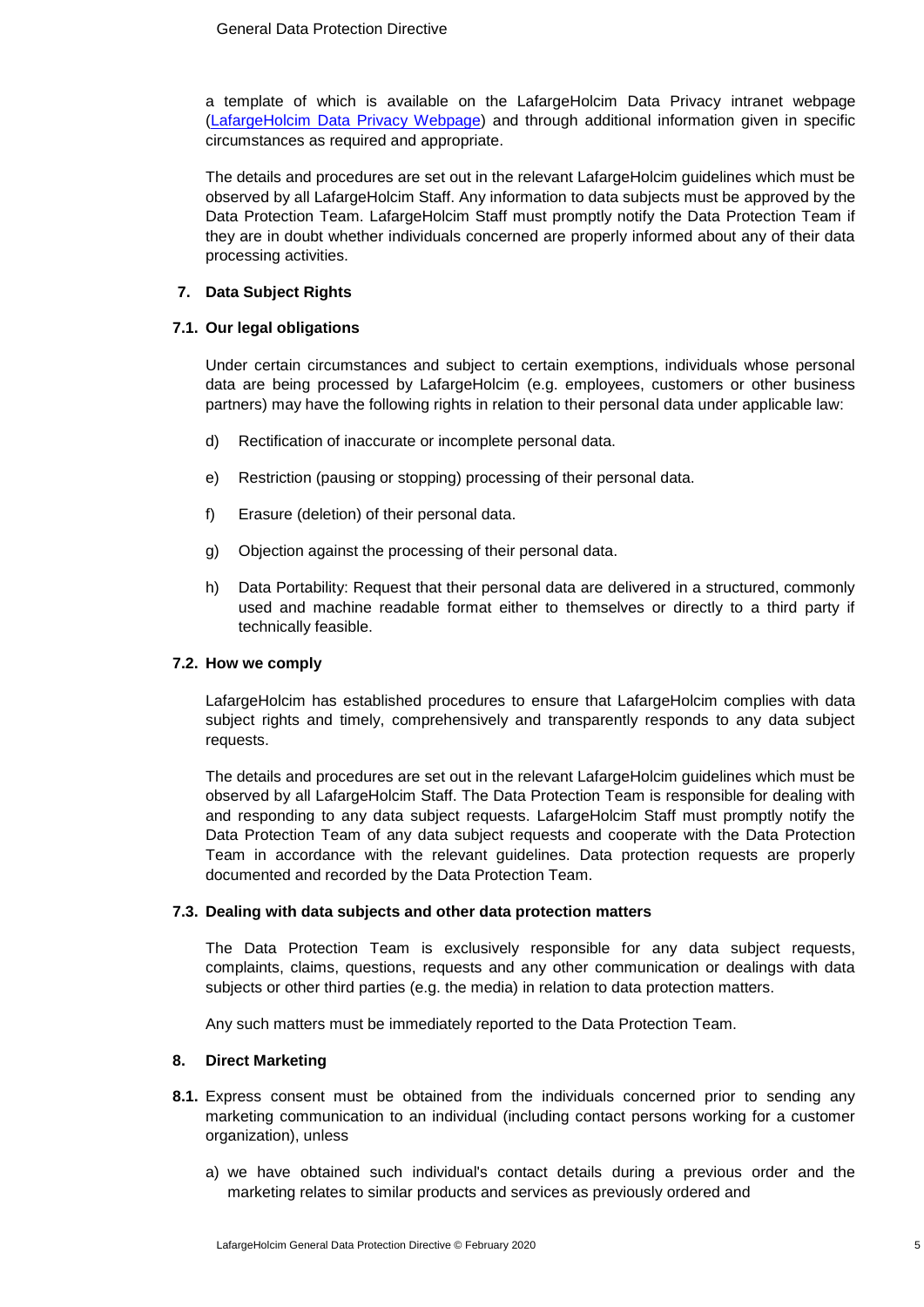- b) the individual has not expressly objected to receiving marketing communication and
- c) the individual is clearly and distinctly given the opportunity to object to any marketing communication, free of charge and in an easy manner.
- **8.2.** LafargeHolcim Staff must therefore comply with the following rules prior to sending any advertising or marketing material to specified individuals:
	- a) You should not send marketing material by email unless the recipient has expressly consented in advance or LafargeHolcim has obtained their email address in the course of providing similar products or services to them (or in the course of negotiating to do so).
	- b) Individual's consent (marketing permission) must be obtained for any relevant communication channel you intend to use (e.g. email, telephone calls and SMS) and must be clearly and properly documented to demonstrate compliance and handle objections. Consent forms and mechanisms to store and document consent must be approved by the Legal and the Data Protection Team.
	- c) You must ensure that individuals who have notified us that they do not want to receive marketing material or who have withdrawn their consent are not contacted. Appropriate registers must be maintained for reference to ensure that LafargeHolcim complies with this obligation.
	- d) Any direct marketing message must clearly and distinctly give the individual the opportunity to object to any marketing communication, free of charge and in an easy manner. Relevant wording must be approved by the Legal and the Data Protection Team.

#### **9. Transfer of Personal Data**

Personal data may be transferred to recipients within LafargeHolcim Group or to third parties only to the extent such transfer is permitted under applicable law, required and appropriate.

LafargeHolcim has established a Data Transfer Guideline which describes legal requirements for data transfers and procedures to be observed by LafargeHolcim Staff in detail.

In particular, the following rules apply to personal data transfers:

#### **9.1. Third Party Transfers**

LafargeHolcim has established procedures to ensure that any transfer of personal data to a third party recipient, whether acting as processor on behalf of LafargeHolcim or as controller, complies with applicable law. In particular, any such data transfer must be based on an appropriate data processing agreement which complies with the requirements under applicable law. These requirements apply in particular when we engage third party vendors and service providers (such as IT service providers, payroll providers, IT freelancers or data destruction companies) who process personal data on our behalf.

LafargeHolcim has established guidelines on engaging vendors and entering into data processing contracts with recipients of personal data which explain how to identify data transfers and the legal requirements for the required processing agreements. They also set out the applicable LafargeHolcim procedures which must be observed by all LafargeHolcim Staff.

The Data Protection Team and the LafargeHolcim legal functions are responsible for supporting LafargeHolcim Staff in identifying data transfer situations, assessing if a data transfer is permitted and concluding the appropriate contractual agreements. Such agreements should oblige third party vendors who process personal data on our behalf to comply with this Directive accordingly.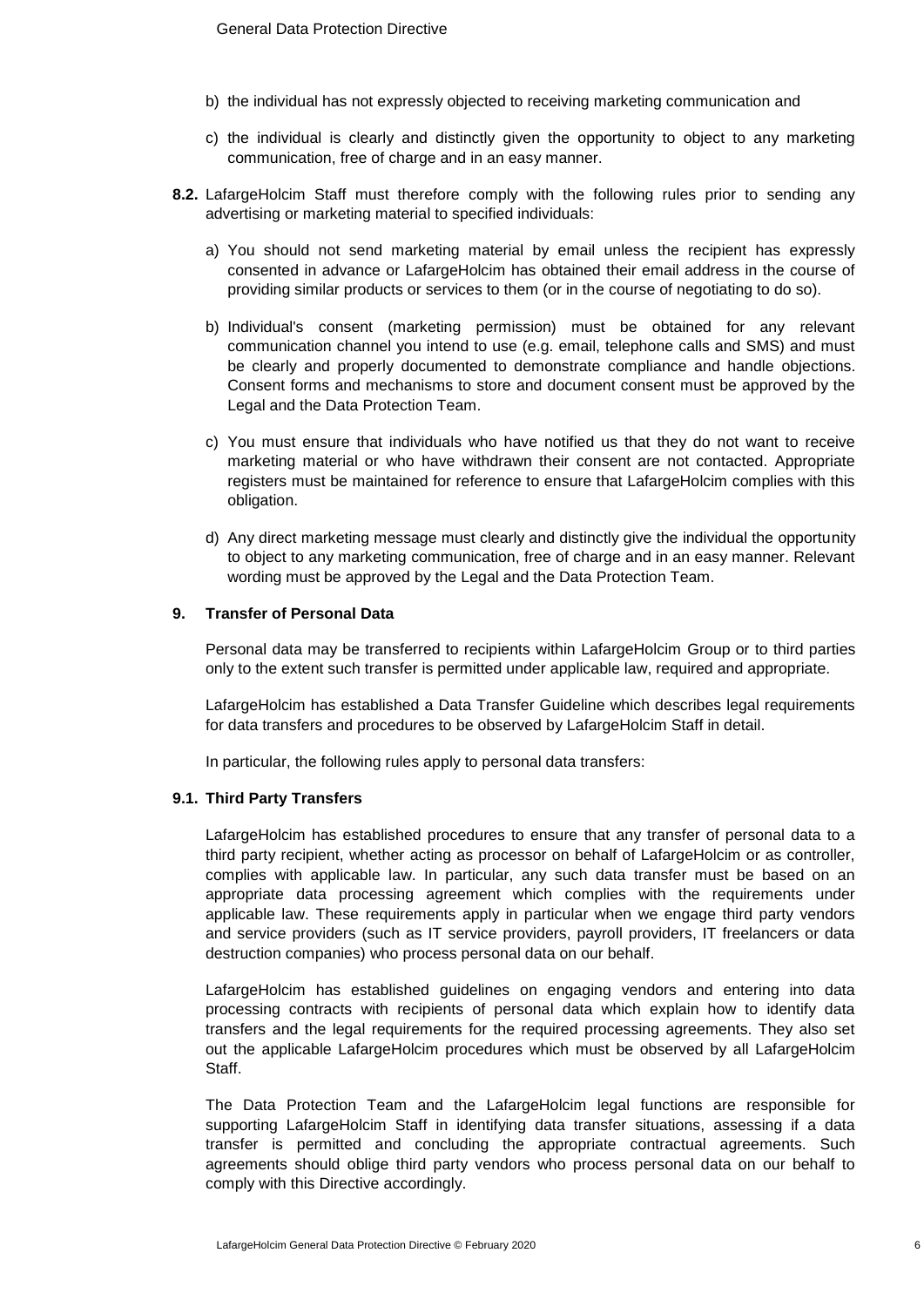LafargeHolcim Staff must promptly notify the Data Protection Team of any data transfer situations and of any data transfer agreements concluded. Data transfer agreements must be properly documented and recorded.

#### **9.2. Cross-border Transfers**

A transfer of personal data to a recipient located in a country outside of the EU/EEA that does not provide adequate data protection safeguards, is only admissible if additional safeguards accepted under applicable law are taken. Such safeguards include in particular agreeing with the recipient the standard contractual clauses adopted by the European Commission or similar legal instruments approved by a supervisory authority.

LafargeHolcim Staff must comply with the specific procedures for cross-border data transfers as set out in the LafargeHolcim Data Transfer Guidelines.

#### **9.3. Intra-Group Transfers**

The above principles apply to personal data transfers between LafargeHolcim Group affiliates ("Intra-Group Transfers") accordingly, as there is no legal privilege for such transfers.

In order to avoid a multitude of bilateral agreements, LafargeHolcim has established an Intra Group Data Transfer Agreement which covers the key intra-group data streams and serves to meet the accountability and documentation requirements under applicable data protection law.

Prior to starting any business activity that may result in an Intra-Group Transfer, LafargeHolcim Staff should notify the Data Protection Team. The Data Protection Team will confirm whether the data transfer is permitted by applicable law, covered by the Intra Group Data Transfer Agreement and make any amendments to the Intra Group Data Transfer Agreement which may be required.

#### <span id="page-6-0"></span>**10. Records of Processing Activities**

#### **10.1. Maintaining the LafargeHolcim Records**

LafargeHolcim maintains records of personal data processing activities to the extent required by the applicable law and in accordance with applicable law for each legal entity within LafargeHolcim Group.

The Data Protection Team is responsible for maintaining and updating the records.

#### **10.2. Notification of processing activities**

LafargeHolcim Staff members and organizational functions (e.g. HR, Sales, IT, IT Security, Accounting) who use, sponsor, monitor, manage or are otherwise involved in a processing activity must notify the Data Protection Team of the processing activity as early as possible (e.g. already in the planning phase of a project). In case of doubt, LafargeHolcim Staff must contact the Data Protection Team to obtain guidance whether a processing activity must be included in the Records.

A processing activity is any business activity, technology, product, service, IT system or application and any other activity which involves processing of personal data.

Examples: New products which process personal data (e.g. a smart meter), a camera surveillance system, an access control system, a new customer data base, a new employee performance review system, GPS location of company vehicles, a cashless pay system for the cafeteria, outsourcing of activities or functions to a third party.

#### **11. Prevention of "Shadow IT"**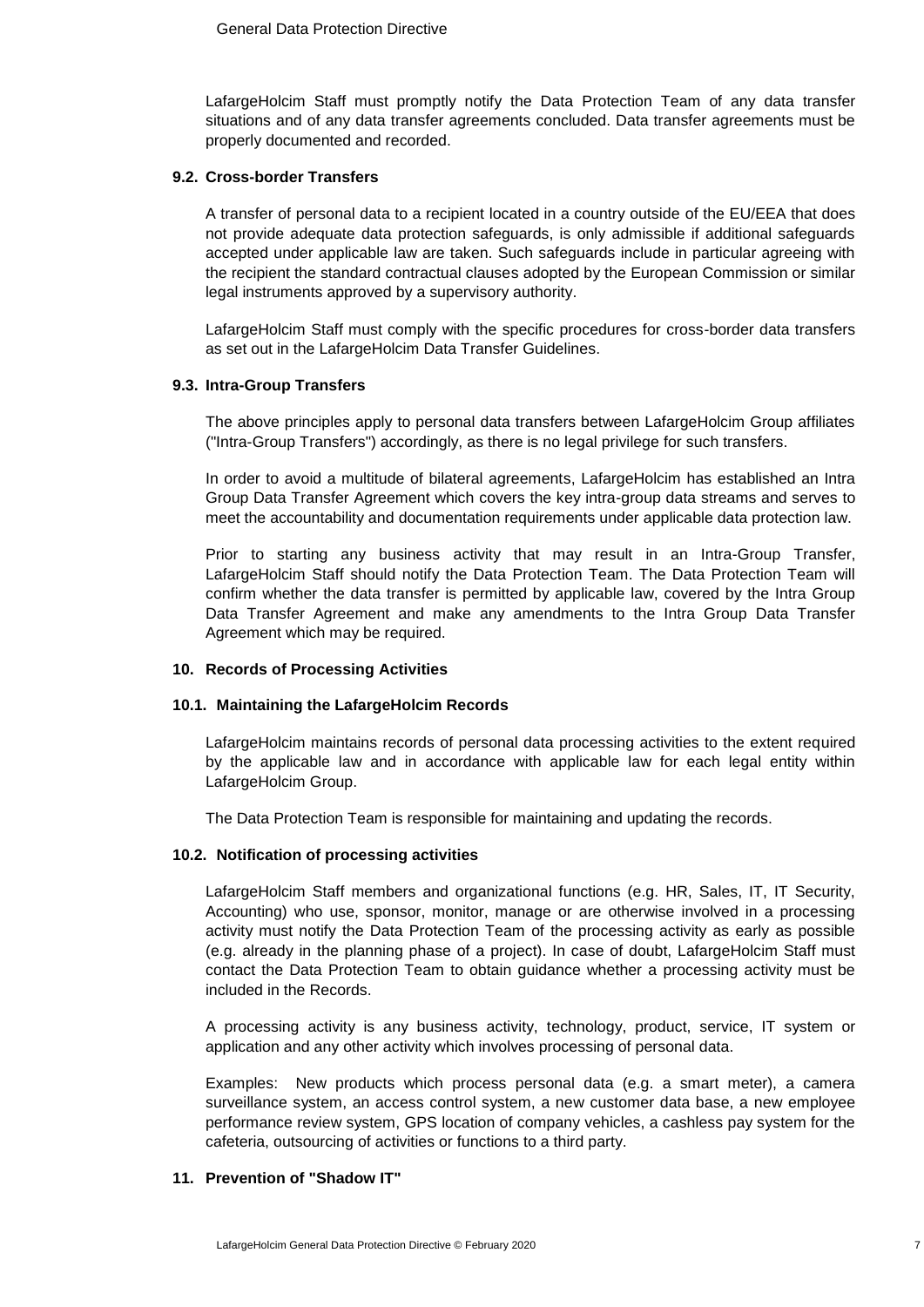LafargeHolcim Staff are not permitted to engage in any processing of personal data which has not been reviewed for compliance with data protection law and approved by the Data Protection Team (also known as "Shadow IT").

Shadow IT may expose LafargeHolcim to significant legal, reputational and financial risks for the following reasons:

- a) Shadow IT is not included in record of processing activities and, thus, cannot be included in responses to data subject requests.
- b) Compliance with data protection law requirements is not monitored and ensured.
- c) Data breaches in Shadow IT are not monitored and, thus, cannot be reported timely to the authorities or data subjects.
- d) Data security standards may fall short of LafargeHolcim standards.

#### **12. Data Protection Impact Assessments**

#### **12.1. Our legal obligations**

If required by the applicable law LafargeHolcim entities shall conduct and document a data protection impact assessment ("DPIA") for certain types of "high risk" data processing activities.

The DPIA is an "assessment of the impact of a planned data processing activity on the protection of personal data". It is only required, if an activity is "likely to result in a high risk for the rights and freedoms of natural persons".

#### **12.2. How we comply**

LafargeHolcim has developed a DPIA process on the basis of the guidance of the supervisory authorities which is managed by the Data Protection Team and supported by the owners and staff involved in relevant processing activities. The details and the process are defined in the LafargeHolcim DPIA Guidelines which must be complied with by LafargeHolcim Staff.

LafargeHolcim Staff members who own or are involved in a processing activity which may require a DPIA must notify the Data Protection Team as early as possible (e.g. already in the planning phase of a project). The DPIA must be carried out prior to starting the processing activity. It should be started as early as is practicable in the design of the processing operation even if some of the processing operations are still unknown.

No processing activities which may require a DPIA may commence prior to approval by the Data Protection Team and completion of the DPIA (where required).

The Data Protection Team is responsible for appropriately documenting the DPIA and its result, including any information gathered, identified risks, advice of the Data Protection Officer (DPO), decisions and their reasons as well as remedial measures taken.

LafargeHolcim Staff remains primarily responsible to monitor the activity and notify the Data Protection Team of any changes which may require a DPIA. The Data Protection Team is responsible for determining adequate audit and updating cycles to confirm continuing compliance of the processing activity.

#### **13. Data Retention and Deletion Directive**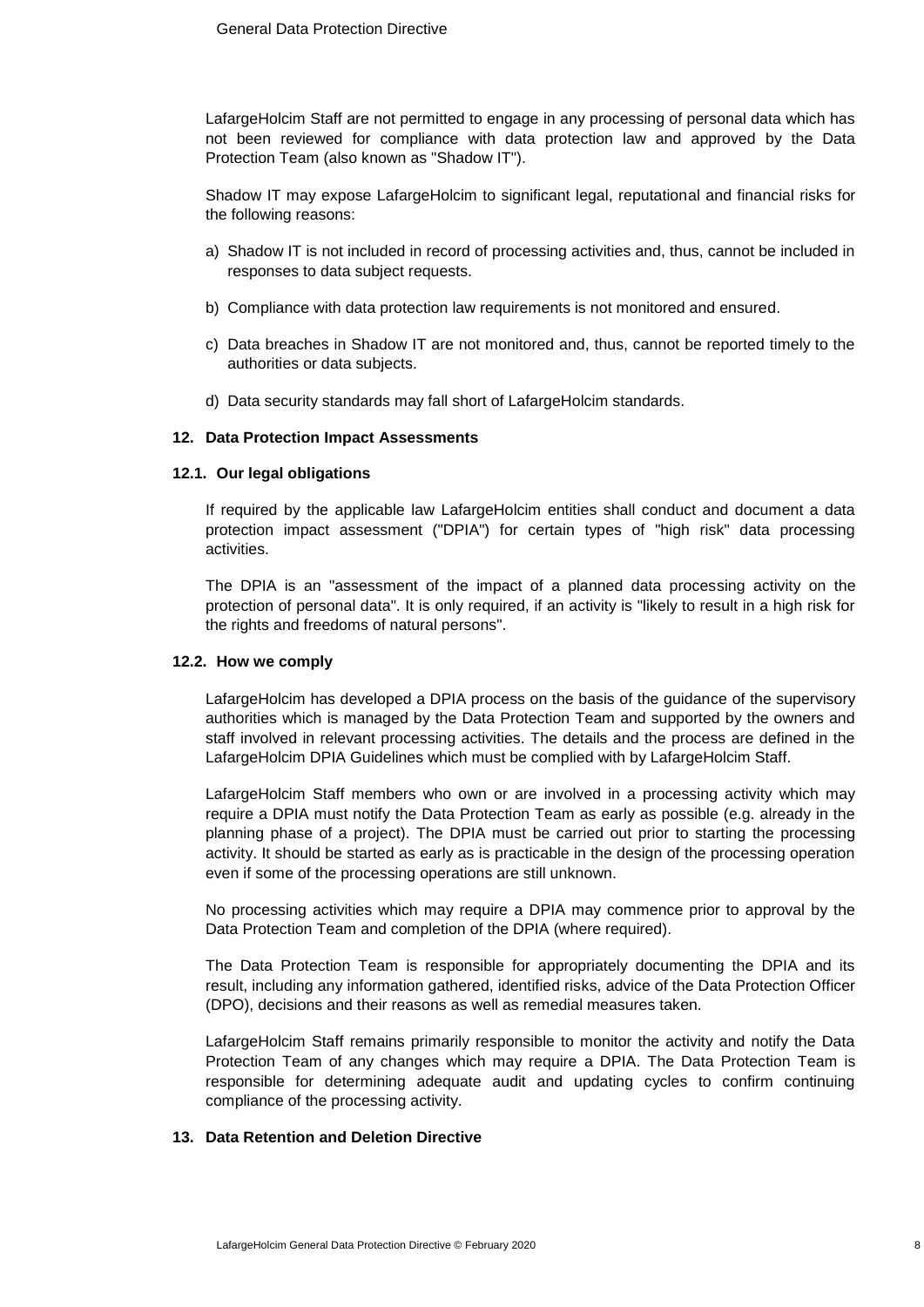Personal data may not be retained and stored for longer than required. This means that LafargeHolcim needs to delete personal data when

- a) they are no longer needed for the legitimate purposes for which they had been processed,
- b) we are no longer required under applicable law or by order of an authority to retain them and
- c) no exemption applies which requires or permits that we continue to retain the data.

An exemption will typically apply if we need the data for the establishment, exercise or defence of legal claims.

LafargeHolcim Data Retention and Deletion Directive implements these legal requirements which must be complied with by all LafargeHolcim Staff. LafargeHolcim Data Retention and Deletion Directive is complemented by local policies which define the specific retention periods applicable to the relevant jurisdiction or entity and other local rules and procedures.

#### **14. Privacy by Design & Default**

Privacy by Design & Default applies as a principle for the lawfulness of processing of personal data under applicable law.

Applying Privacy by Design & Default at LafargeHolcim means the following:

- a) Privacy by Design: From the beginning of any new service or business process that makes use of personal data we must take action (such as pseudonymisation) to minimise personal data processing and comply with the data protection laws principles (such as data minimisation).
- b) Privacy by Default: We must take action to ensure that, by default, in each business activity we only process the personal data that are necessary, to an extent that is necessary, and only store data as long as necessary for the purpose.

LafargeHolcim has established a Privacy by Design & Default Guidelines which gives LafargeHolcim Staff practical guidance on how to apply Privacy by Design & Default in practice and explains LafargeHolcim's relevant procedures which must be observed by all LafargeHolcim Staff.

#### **15. Data Security**

#### **15.2. LafargeHolcim Data Security Standards**

LafargeHolcim must implement appropriate state of the art technical and organisational measures to protect the integrity and security of personal data and prevent accidental or unlawful destruction, loss, alteration, unauthorised disclosure of, or access to personal data transmitted, stored or otherwise processed.

Data security standards applied shall include inter alia the following:

- (a) the pseudonymisation and encryption of personal data;
- (b) the ability to ensure the ongoing confidentiality, integrity, availability and resilience of processing systems and services;
- (c) the ability to restore the availability and access to personal data in a timely manner in the event of a physical or technical incident;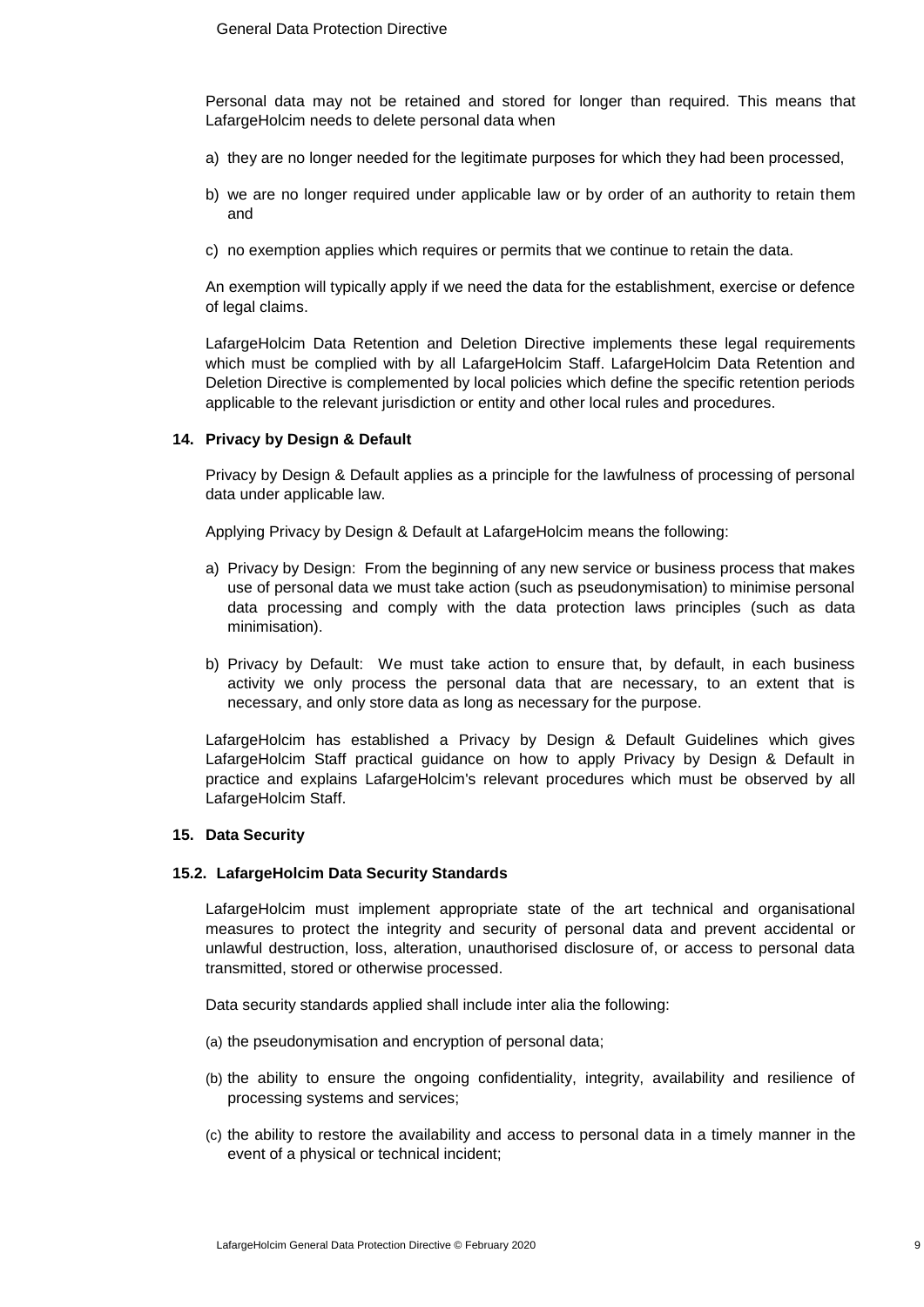(d) a process for regularly testing, assessing and evaluating the effectiveness of technical and organisational measures for ensuring the security of the processing.

The LafargeHolcim data security standards shall be constantly monitored and regularly audited for continuing adequateness and compliance with applicable law.

The Data Protection Team is responsible for providing appropriate training to LafargeHolcim Staff in relation to compliance with the data security policies.

Supervisors, Human Resources and other functions in charge are responsible for enforcing the data security policies and ensuring that any breach results in appropriate disciplinary action and additional training or support, where appropriate.

#### **16. Data Breach Response Procedure**

LafargeHolcim has established a Data Breach Response Procedure which defines the processes and measures to:

- a) respond to a Data Breach, including the immediate steps and measures that must be taken when a Data Breach is identified to mitigate any damage and risk to LafargeHolcim or affected individuals, as well the roles and responsibilities for managing a response to a Data Breach; and
- b) comply with the Company's relevant obligations under applicable privacy and data protection legislation, including any obligations to timely notify Data Breaches to supervisory authorities or affected individuals.

A "Data Breach" is any actual or suspected breach of security leading to the accidental or unlawful destruction, loss or loss of access to, alteration, unauthorised disclosure of or access to, or other misuse involving LafargeHolcim Data, in particular personal data.

All LafargeHolcim Staff and any contractors who process personal data on behalf of LafargeHolcim must make themselves familiar and comply with the Data Breach Response Procedure.

#### **17. Breach of this Directive**

All LafargeHolcim Staff are required to make themselves familiar and comply with this Directive. Breaches of this Directive may give rise to disciplinary procedures and may result in disciplinary sanctions.

#### **18. Supporting Documentation**

The Group Executive Committee mandates the LafargeHolcim Data Protection Committee to adopt any necessary supporting documentation for the implementation of this Directive such as Procedures and Guidelines.

## **2. Requirements and related MCS**

As per the Minimum Control Standard 11 (Personal data protection) applicable version.

**3. Reporting**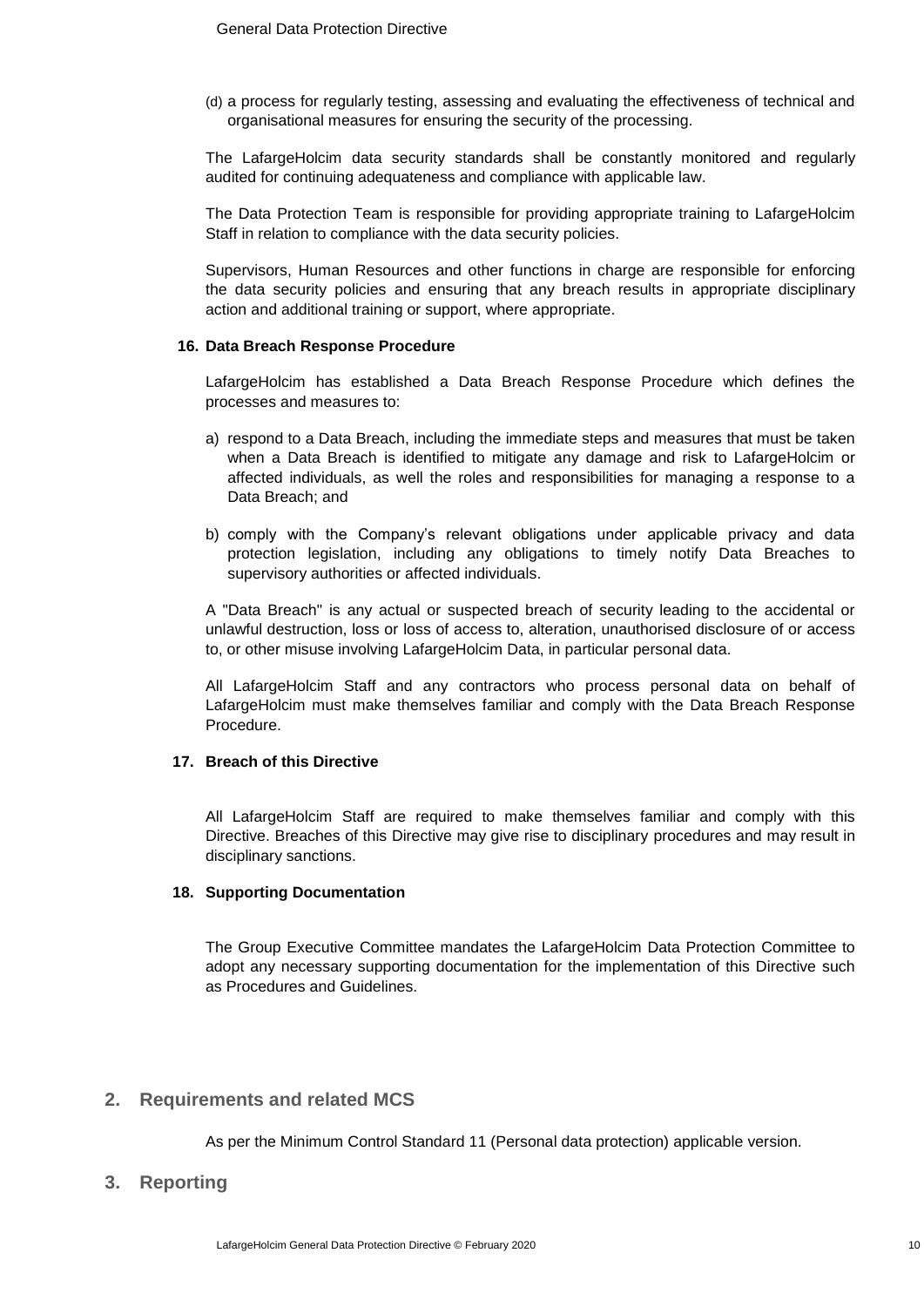#### **1. Corporate level**

#### **a) LafargeHolcim Group Executive Committee**

The Group Executive Committee approves creating, changing or suspending this General Data Protection Directive.

#### **b) Group Data Protection Committee responsible for the area covered by the Directive**

Group General Counsel and Compliance Officer, Group HR Director, Group Finance Director and Group Chief Information Officer are responsible for the area covered by the General Data Protection Directive, for approving any necessary supporting documentation for the implementation of this Directive such as Procedures and Guidelines, and for submitting the changes to this General Data Protection Directive to the Group Executive Committee approval.

#### **c) Group Data Protection Officer ("DPO**") **and Group Data Management Office ("DMO")**

Group Data Protection Officer leads the activity of the Group Data Management Office and promotes data protection compliance and best practice in setting and maintaining standards and procedures across the Group. The DPO evaluates the existing data protection framework to identify potential gaps in data protection processes within all Group subsidiaries.

The DPO advises, monitors and reports on the implementation of this Directive, maintains, proposes amendments and revises where necessary the Group General Data Protection Directive and its supporting documentation (Directives, Procedures, Guidelines).

The DPO acts as the independent Responsible Person for Data Protection in accordance with relevant data protection laws including but not limited to Swiss Federal Data Protection Act (DSG) and European General Data Protection Regulation. Locally appointed Data Protection Officers (where required by the applicable law), Data Protection Responsibles are functionally responsible to the DPO in the area of Data Protection.

#### **2. Country level**

#### **Country CEO**

Each country CEO is responsible for the Group Company's compliance with this Directive and shall delegate responsibilities for specific tasks to the local data protection responsible and to different organizational functions and units.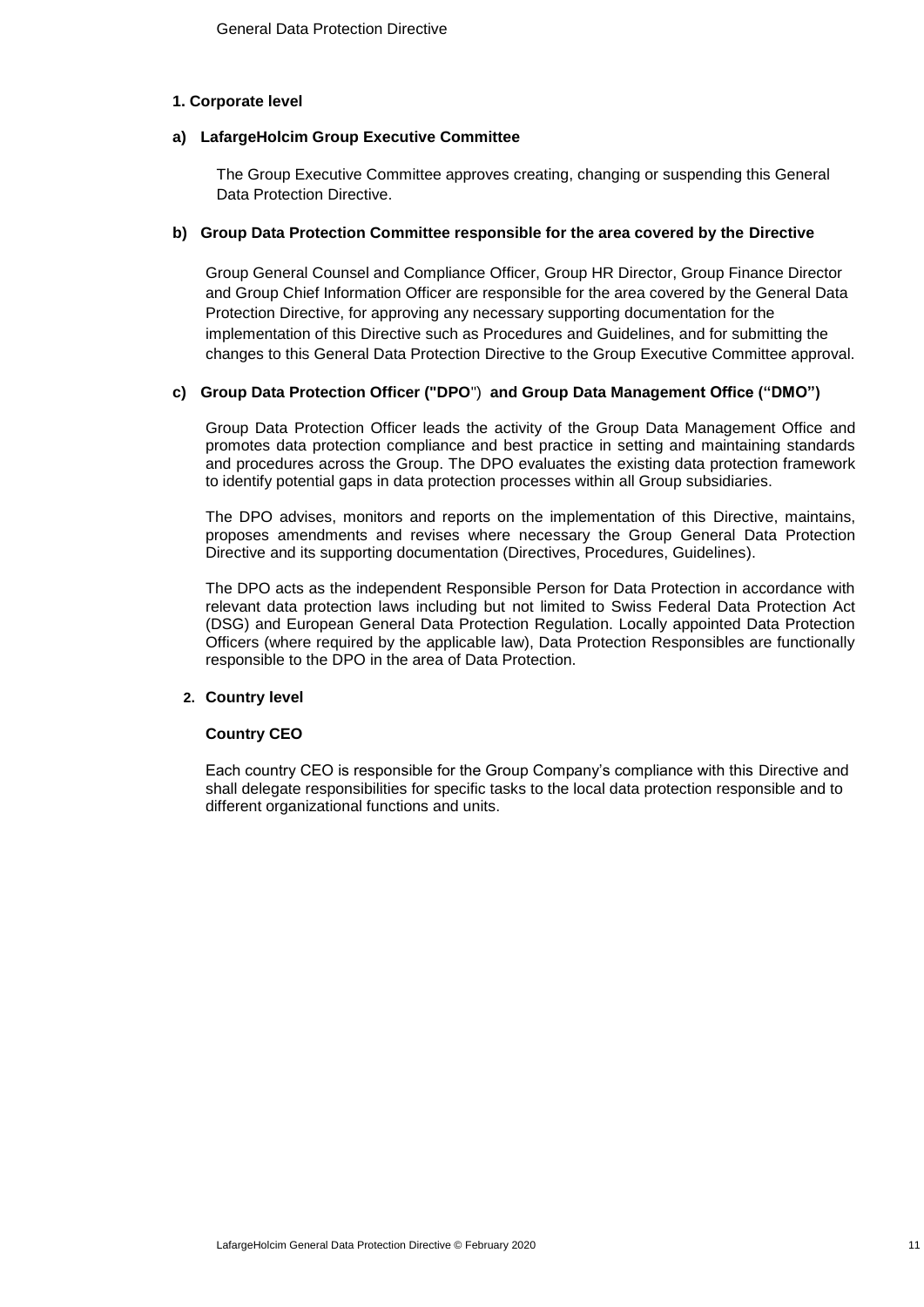# **Country CEO checklist – When applicable**

## **The Country CEO needs to:**

- Ensure the implementation of the Minimum Control Standard 11
- Direct the applicable function managers to implement the technical and organizational measures to protect the personal data processed by the company and to document such measures
- Direct the applicable function managers to ensure that relevant employees under their supervisor receive data protection training relative to their work responsibilities
- Ensure data breaches are reported and required measures are taken in a timely manner as per the local law requirements.

#### **Document Control**

| Approved by:                                 | Responsible Group Executive Committee Member: Jan Jenisch, Group Chief<br>Executive Officer, Keith Carr, Group General Counsel |  |
|----------------------------------------------|--------------------------------------------------------------------------------------------------------------------------------|--|
|                                              | Responsible Person: Christopher Wright, Head of Group Compliance; Catalin<br>Olarescu, Head of Data Management Office          |  |
| Related Policy, Directives and<br><b>MCS</b> | <b>Information Systems User Directive</b><br>MCS <sub>11</sub>                                                                 |  |

## **Version control**

| <b>Version Number</b> | Date Issued       | Author                                              | Update information                                                                         |
|-----------------------|-------------------|-----------------------------------------------------|--------------------------------------------------------------------------------------------|
| 01                    | 13 September 2018 | Catalin Olarescu, Head of<br>Data Management Office |                                                                                            |
| 02                    | 28 February 2020  | Catalin Olarescu, Head of<br>Data Management Office | Reclassified as Directive.<br>Introduction of section<br>"Requirements and related<br>MCS" |